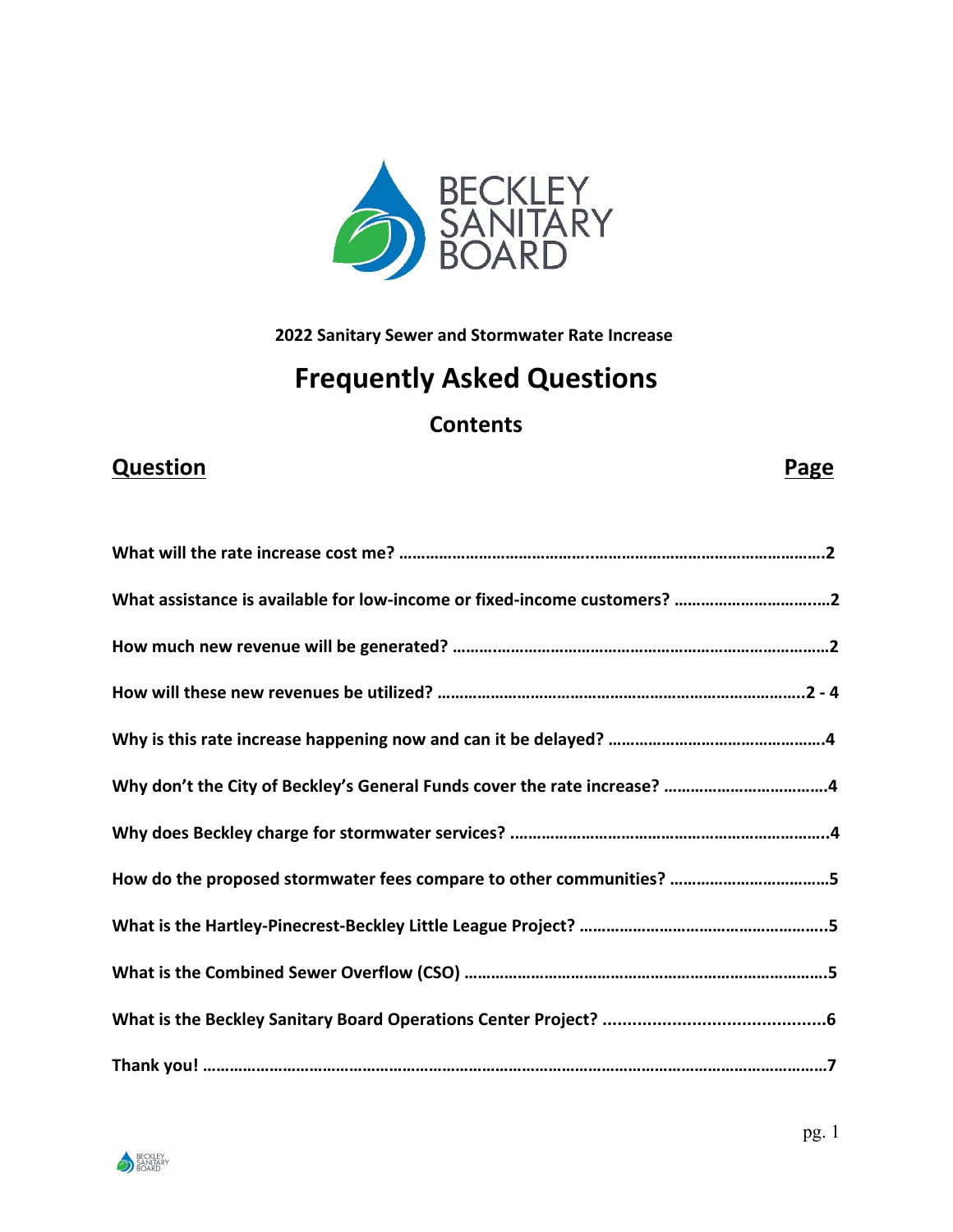### **What will the rate increase cost me?**

The minimum **sewer** bill will increase by **\$8.58**, from \$21.54 to \$30.12. The bill for an average household bill (for 3400 gallons of water usage) will increase by **\$14.21**, from \$35.69 to \$49.90.

The residential **stormwater** monthly fee will increase by **\$3.66**, from the 2007 rate of \$3.75 to \$7.41. Commercial property bills will increase by **\$1.22** per one thousand square feet of impervious area, from the 2007 rate of \$1.25/1000 sq ft to \$2.47/1000 sq ft.

### **What assistance is available for low-income or fixed-income customers?**

We understand that utility rates can significantly impact customers with low-income or fixed income. BSB's common practice is to participate in existing utility assistance programs. These programs include the West Virginia Housing Development Fund's Mountaineer Rental Assistance Program (https://www.wvhdf.com/mountaineer-rental-assistance-program) and the Low-Income Household Water Assistance Program (LIHWAP) through the West Virginia Department of Health and Human Resources (DHHR.)

(https://dhhr.wv.gov/News/2022/Pages/DHHR-Announces-Application-Period-for-Low-Income-Household-Water-Assistance-Program.aspx)

Customers with affordability concerns can contact these agencies directly, or work with Beckley Sanitary Board to connect with representatives of these programs. BSB also offers deferred payment arrangements which can be set up at our office at 301 S. Heber St.

### **Why does BSB need to increase its revenue?**

For the Stormwater Utility, the additional \$1.17 million of funding will allow the BSB to complete at least \$9 million of storm water improvements over the next decade. This includes the following:

 Obtaining a \$5 million stormwater improvement bond to construct larger stormwater projects that cannot be funded using pay-as-you-go project investment. The first project will be the stormwater portions of the Hartley/Beckley Little League/Pinecrest Project, which will address drainage and flooding problems that date back at least 60 years.

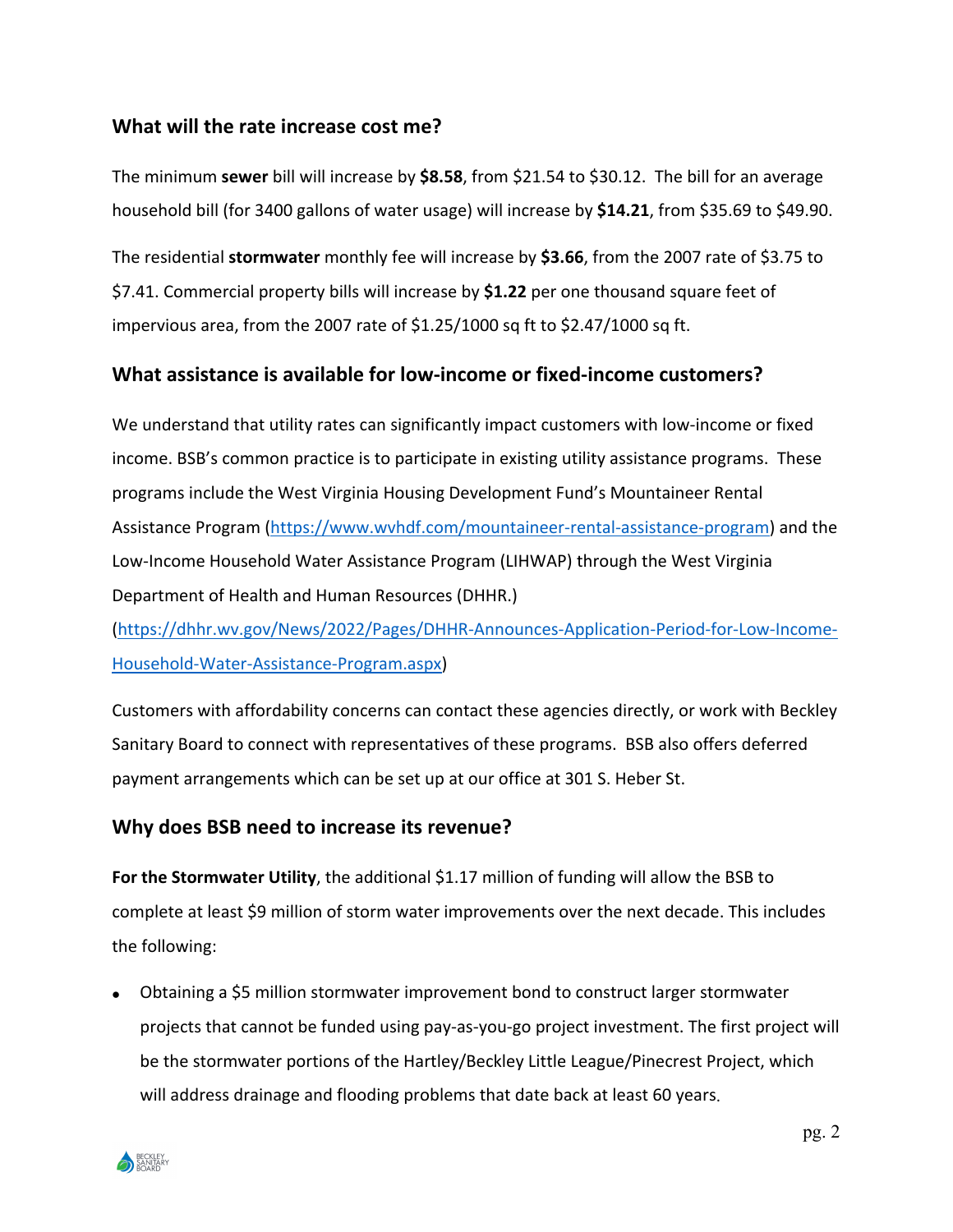- Cash funding \$4 million of ongoing stormwater improvements over next decade
- The ability to leverage and secure additional outside funding for projects such as the popular household hazardous waste disposal events, stormwater repair projects, and the iPond stormwater. When BSB can successfully tap competitive funding, rate payer dollars go a lot further to enable the completion of more capital improvement projects. Examples of Past Partnership Success:
	- o https://woay.com/city-of-beckley-holds-hazardous-waste-collection/
	- o http://beckleysanitaryboard.org/education/ipond-information/
- Improving our ability to respond to unplanned emergencies
	- BSB's stormwater utility has had recurring problems with large, unplanned expenses from flood events and catastrophic failures of aging infrastructure. Typical costs from these events can range from \$250,000 to \$500,000.
- Addressing cumulative rising costs from inflation

**For the Sewer Utility**, the rate increase provides an additional \$2.4 million of annual funding and will allow BSB to accomplish the following:

- Obtain a \$2.4 million sanitary sewer improvement bond to complete the sewer portion of the Hartley/Beckley Little League/Pinecrest project. Overflowing sewer maintenance holes and sewer backups into residences have been occurring in this neighborhood and in the parking lot of the Beckley Little League. This project replaces 80-year-old sewers and corrects these issues.
- Modernize equipment, such as more than two dozen wastewater lift stations with aged mechanical pumping and other equipment that is becoming less dependable and more costly to repair.
- Improve sewer system maintenance by expanding the maintenance staff with two additional positions
- Update and improve the Combined Sewer Overflow Program to meet environmental mandates and reduce the impact of CSO discharges on our local waterways and New River.

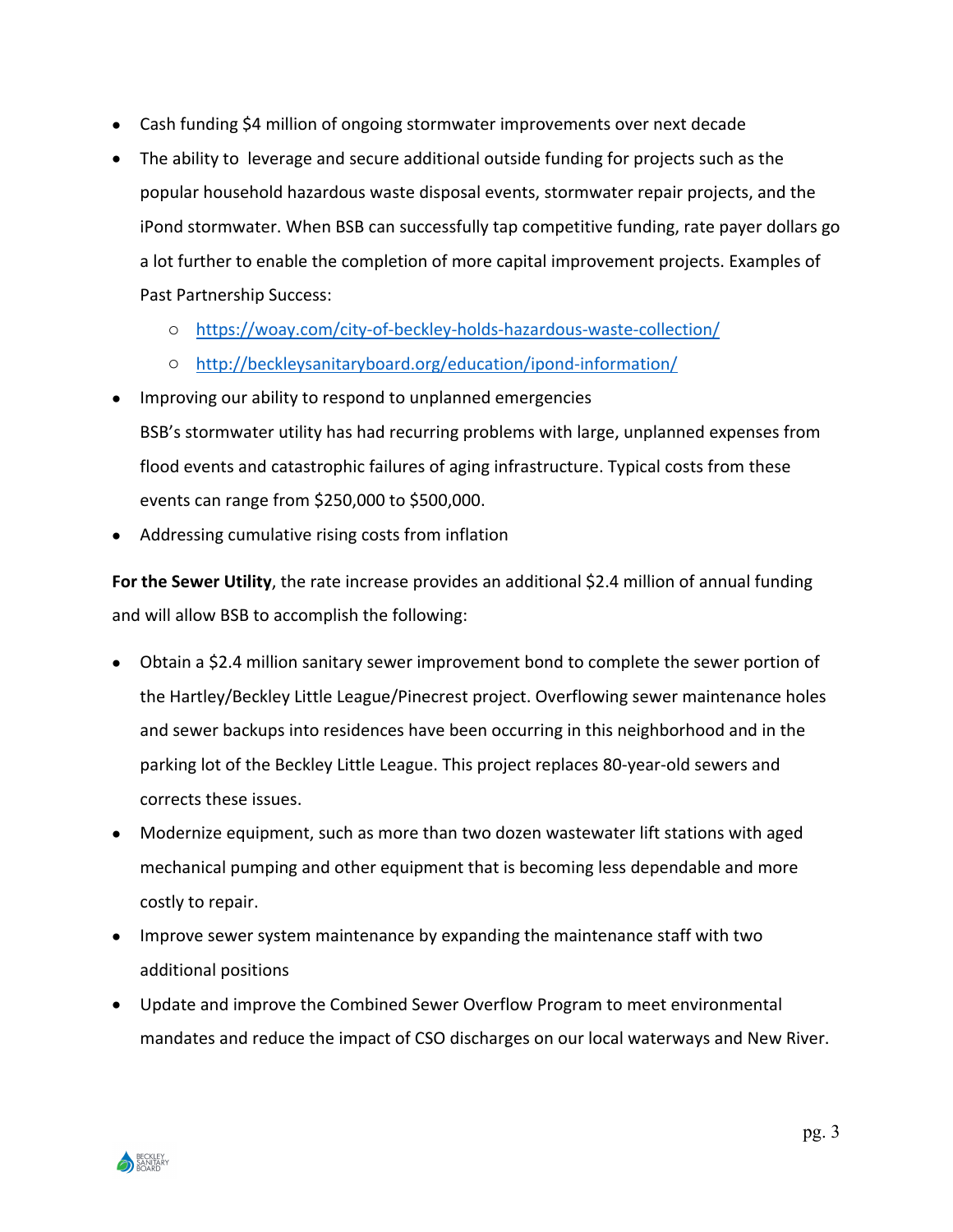- Build a larger Operations Center to accommodate today's needs. BSB has operated out of its existing location since the early 1990s and it no longer accommodates the current and anticipated needs of the utility for equipment and machine storage and office space.
- Increase reserves as mandated by existing bond covenants and WV State law.
- Address cumulative rising costs from inflation

### **Why is this rate increase happening now?**

In the seven years since sewer rates were last raised, BSB's costs to operate have increased and our infrastructure has continued to experience the effects of long-term use. Inflation has risen 14.5 %. The stormwater fee has not changed since 2007 and the money collected no longer covers rising expenses. For instance, the cost of stormwater pipe is now twice what it was in 2007. BSB can no longer operate with existing rates and still cover our costs. This rate increase will enable us to cover rising costs, begin work on major capital improvement projects, and invest in our infrastructure to ensure systems continue to function.

# **Why can't the City of Beckley's General Funds cover the increased operating costs of the Sanitary Board or be used for needed infrastructure projects?**

The Beckley Sanitary Board receives no funding from taxpayers through the General Fund. BSB, as a public utility, is a separate enterprise fund. As such, it must be self-supported through the fees it charges users of the system and should not be funded by the general tax revenues of the City of Beckley. The BSB has been funded this way and has collected fees from for sewer service since its establishment. Fees are governed by a sewer tariff and stormwater rate ordinance, in accordance with the City of Beckley's sewer and stormwater ordinances. BSB funds are deposited, accounted for, and audited separately from City of Beckley's tax-based general funds.

### **Why does Beckley charge for stormwater services?**

Beckley, like many other municipalities in WV and the United States, is required to comply with federal rules governing stormwater. The city's municipal separate storm sewer system (MS4) is

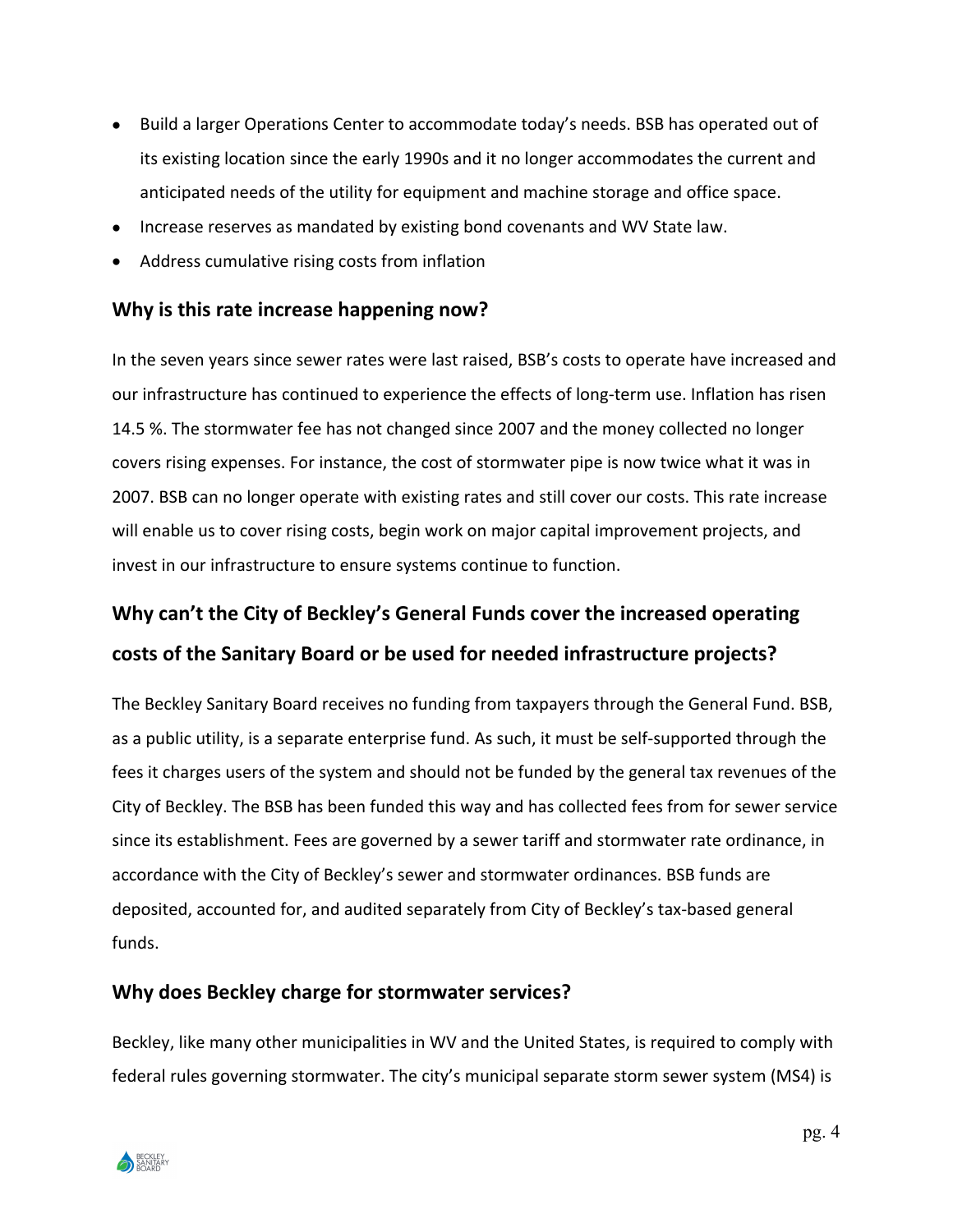mandated by the federal government and requires us to have a stormwater management plan. Beckley's stormwater management plan was prepared and approved in 2004 with a multimillion-dollar implementation cost. Recognizing the need to fund this service Beckley created a stormwater utility in accordance with state code, and there are over 1,200 stormwater utilities like BSB in the United States.

### **How do the proposed stormwater fees compare to other communities?**

The new stormwater fee is comparable to similar communities within and outside the state of West Virginia. The single family monthly residential rate of \$7.41 is comparable with other local jurisdictions such as Morgantown (\$6.94; stepwise increase to \$7.58 by 2025), Huntington (\$7.15), and Martinsburg (\$9, approximate).

### **What is the Hartley-Pinecrest-Beckley Little League Project?**

Flooding and sewer problems have been documented in the Hartley Ave neighborhood and the Beckley Little League for more than 50 years. Residents of this neighborhood have experienced flooded homes, sewer backups and overflowing sewer maintenance holes, as well as sink holes and sub-surface issues in lawns and driveways. The existing storm pipes in the area are too small for the size of the watershed and are no longer reliable. The sewers are also too old and are susceptible to overflowing, especially during storm events.

### **What is the Combined Sewer Overflow (CSO)?**

"Combined Sewer" refers to the combined flow of both wastewater and stormwater, in the same pipe. This flow can come from poor or outdated design in which stormwater was intentionally directed to the sewers (from roof drain downspouts, or other drain inlets) or from groundwater leaking into to aged sewer pipes with cracks or faulty connections. A Combined Sewer Overflow "CSO" is a permitted and regulated "relief point" location where sewer and stormwater can legally overflow the sewer system and enter receiving streams. This discreet permitted location helps to relieve the system during storm events, when the pipes are overwhelmed with water, thus reducing sewer overflows in other locations, such as homes and businesses.

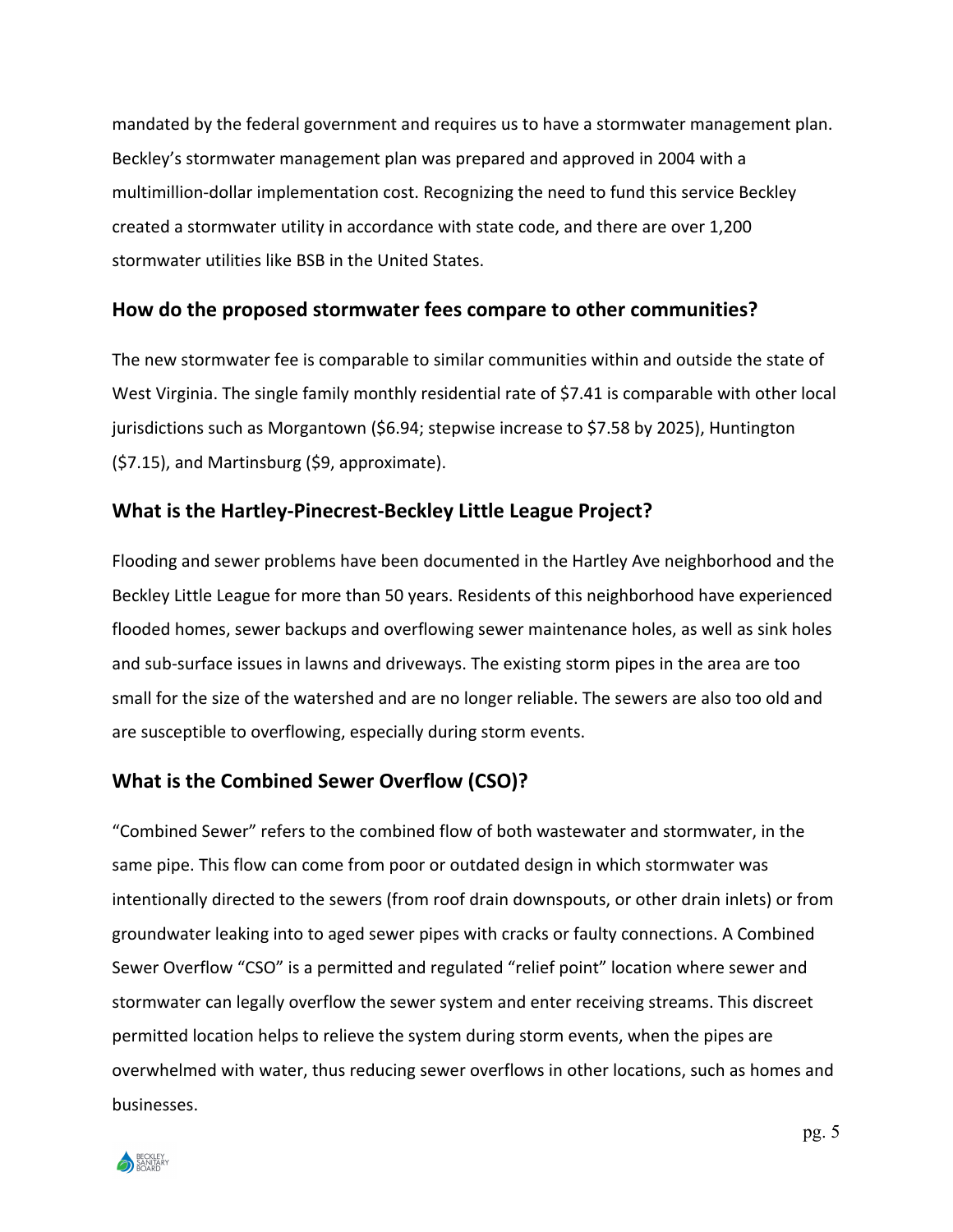Beckley Sanitary Board currently operates one permitted CSO, which releases combined sewer and stormwater into Little Whitestick Creek during heavy rains. The CSO is equipped with chlorine disinfection and dechlorination, to minimize water quality impacts when the CSO is active. In our continued pursuit of better water quality in the Beckley Watershed and to comply with national goals for CSO communities, Beckley Sanitary Board has set a long-term goal of removing the Whitestick CSO or managing it so that it does not release water as often. This effort will require upgrades at the wastewater treatment plant, as well as in the sewer collection system. The proposed rate increases will begin to address these upgrades.

#### **What is the Beckley Sanitary Board Operations Center Project?**

The Operations Center Project will address longstanding challenges surrounding Beckley Sanitary Board's facilities, including materials and equipment storage and office space. BSB moved into its current headquarters on S Heber St (Five Corners) over 30 years ago. BSB is a much more complex and expansive operation today than we were in the 1990s. The existing location has less than one acre of land and the building does not contain enough garage, warehouse, and office floor space. The S Heber St lot is used for storage of the majority of the fleet of vehicles and equipment for the BSB Collections Department, as well as gravel piles, prefabricated sewer and stormwater structures, and some pipe. The available storage space at this location is limited, meaning pipe and other materials must be stored in smaller quantities. Additional materials must be stored at three other satellite locations across Beckley. These circumstances create ongoing productivity losses and other inefficiencies, as BSB personnel must allow routinely additional travel time to and from these sites on any BSB construction projects. The layout of the lot also presents difficulty for suppliers' large delivery trucks to bring needed materials. BSB therefore must purchase smaller quantities at a time, incurring additional cost per unit for us and our customers. The current BSB Office Building is not optimized for the demands of a modern utility. The two-story office space is not ADA compliant and is not equipped with modern safety and security measures. Many of the BSB personnel working in the office are sharing office spaces, which has led to interrupted work schedules when staff needed to work from separate locations during Covid-19 Procedures. The limited



pg. 6